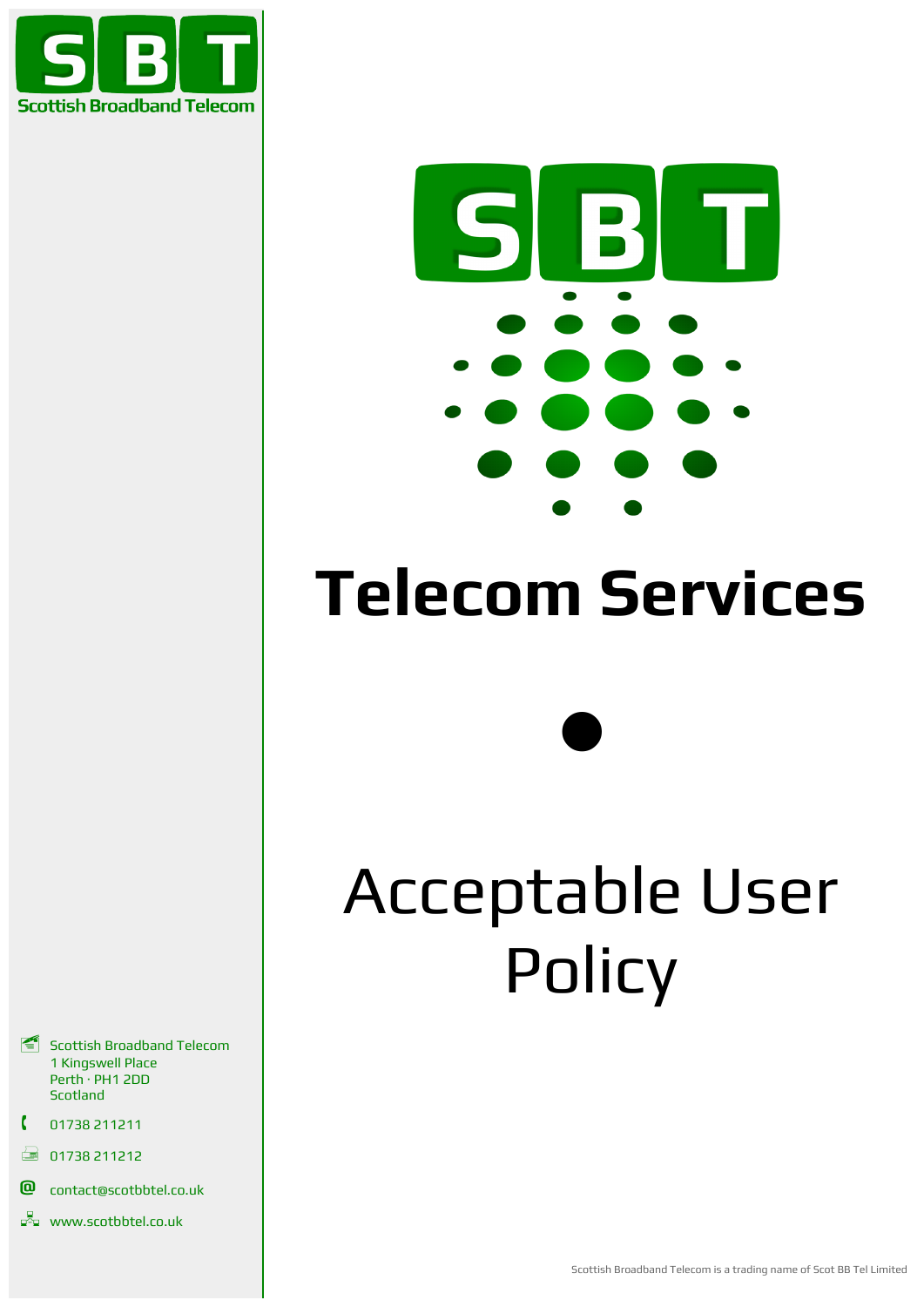

Scottish Broadband Telecom (hereafter 'SBT') have adopted a philosophy that assumes the honesty and good intent of our subscribers, therefore our services are provided in as unrestricted a manner as possible to allow our users to have the richest experience possible.

This Acceptable Use Policy (AUP) must be read in conjunction with our Terms and Conditions, and may be subject to change from time to time. It is the subscribers' responsibility to ensure that they comply with the latest edition of the AUP at any given time. If you have any questions about any of our policies, please contact the Customer Services at contact@scotbbtel.co.uk.

This AUP may be revised, without notice, at any time, at the sole discretion of SBT. Completion of the relevant application forms or connection to the service for the first time is deemed to be an agreement to our Terms & Conditions and AUPs.

In the event of a breach of this policy, SBT reserves the right to terminate your service with immediate effect, without recompense and delete any data held on our servers.

## **1 · General**

Users may not mount an attack, by whatever means, against our system, or any other systems. Users may not run unauthorised predictive dialling systems from, or through any of our machines, or servers.

Login names and passwords must be kept secret and not be communicated to any third party. SBT must be notified immediately if they are compromised. If someone were to gain access to your account password, they could tamper with your packages, credit and settings. If you change your password, please keep a note of it as SBT staff cannot gain access to changed passwords.

Any attempt to breach the security of any machine is forbidden. Attempting to do so will result in immediate account termination and possible further legal action. Users may not run any program that monitors network packet data or any program that compromises the privacy of network traffic unless asked to do so by our Technical Support.

SBT reserves the right to suspend accounts or access to the network during investigation or suspected or potential abuse of this policy.

SBT customers who engage in abuse of its network and/or systems will be notified that their behaviour is unacceptable and may have their accounts suspended or terminated if such abuse continues.

SBT does not tolerate abusive behaviour from anyone and reserves the right to terminate, without notice or refund, the services of any customer who uses abusive, violent, verbally abusive or threatening behaviour towards SBT, its staff, customers or other users.

# **2 · Telecom services**

You should ensure that you are aware of any laws regarding any material you are using or transmitting, including copyright laws.

If you are breaking the law we will co-operate with the relevant authorities and may also suspend or disconnect your service.

SBT customers are required not to use the Services for illegal purposes; this includes copyright violation and/or the transmission of illegal material.

The user agrees to refrain from sending or receiving any material which may be deemed to be offensive, abusive, indecent, hard-core, paedophile pornography, defamatory, obscene, menacing or as prohibited by current and future law. SBT reserves the right to disconnect or suspend your service.

You must not gain or attempt to gain unauthorised access to any computer system(s) for any purpose. This is classed as a breach of this AUP and also such action may lead to criminal prosecution under the Computer Misuse Act.

You are prohibited from running port scanning or other software which is intended to probe, scan, test the vulnerability of remote systems or networks expect in circumstances where the remote network administrator has given express permission for this to be done.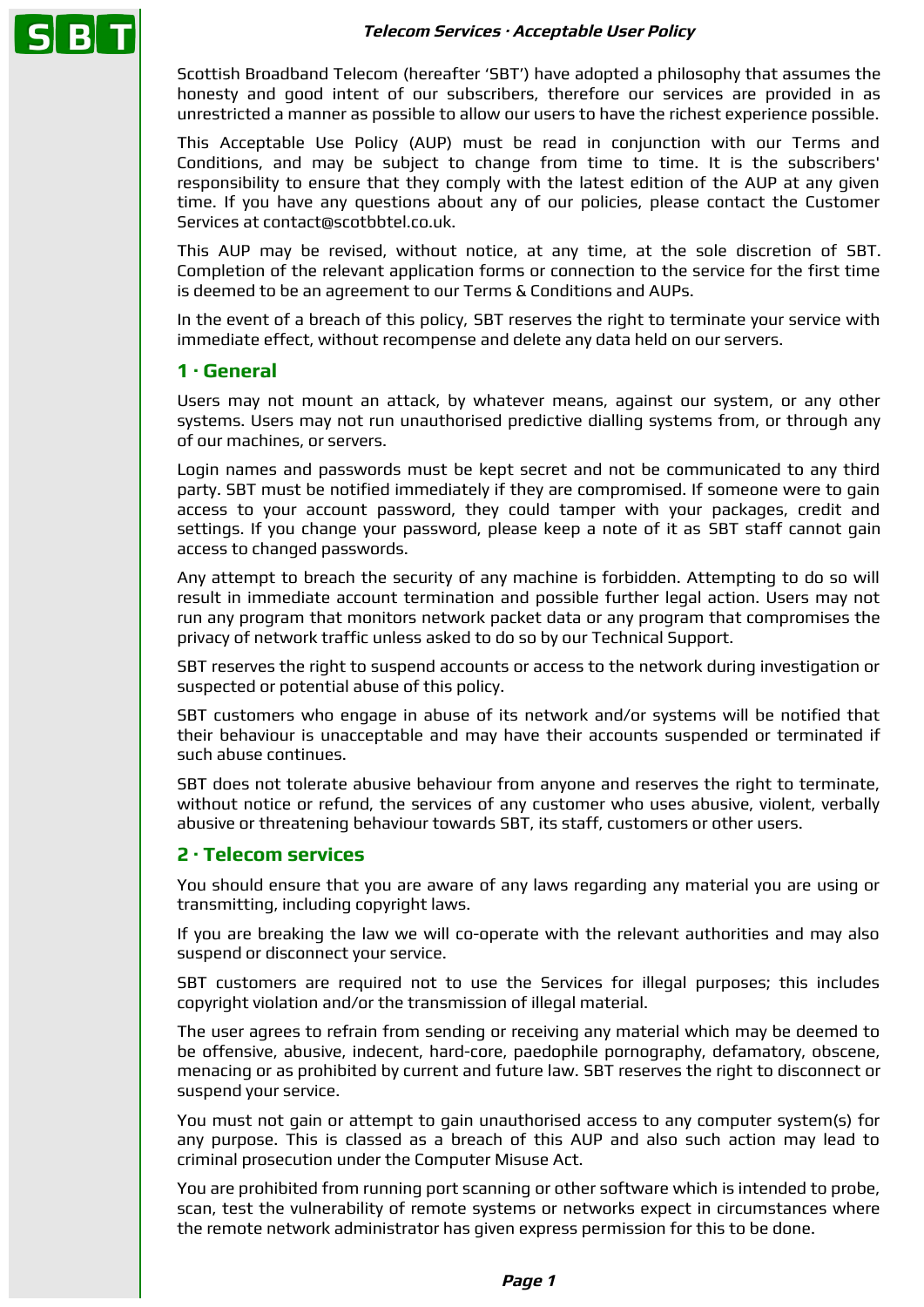#### **Telecom Services · Acceptable User Policy**



Telephone and mobile customers should also be aware of their Daily Maximum Spend and Credit Limit settings. When any of these limits are exceeded, their Services will be suspended until:

- the next working day if the Daily Maximum Spend has been exceeded;
- until the account balance has been restored if the Credit Limit has been exceeded.

# **3 · HV.Select Services**

### **3.1 · HV.Select Hosted Seats**

HV Select seat licences include Free calls to UK 01/02 and 03 numbers and mainstream UK Mobile Networks.

Our inclusive FREE Calls Offer is subject to an Acceptable Use Policy (AUP).

The combined number of minutes to UK 01/02 and UK Mobile Destinations (FM1, FM3, FM4, FM5 and FM6) is 5,000 minutes in each calendar month per seat, 03 minutes must not exceed 15% of the total minutes used for that seat and the duration of each call must not exceed 60 minutes.

SBT reserves the right to charge for the total duration of any call type above, with a duration in excess of 60 minutes. Minutes are aggregate across the combined seats on a customers site. For example: if a customers site has 10 seats the combined number of minutes is 50,000 for the site. The 03 allowance applies on a per seat basis.

The HV.Select service is provided on the basis that service will not be used by automated and non-human operators.

SBT reserves the right to suspend the service without prior notice and/or remove this offer and charge retrospectively for ALL call usage should the terms of the AUP be broken or if we suspect the service is being used to generate AIT (artificially inflated traffic), or if the service is suspected to be used for the involvement in fraud, illegal activity, terrorism and arbitrage.

Should a seat/site exceed the usage limits defined in the AUP, the customer will be notified and be given the opportunity to rectify the usage within the AUP limits. Should any seat or site exceed the AUP in a future month, the FREE calls offer will be suspended and ALL USAGE for the customer site will be rated at the call tariff assigned to the customer for future whole months until the usage fails within the AUP.

SBT reserves the right to review the Inclusive calls offer at any time giving 30 days' notice of any change to the customer.

#### **3.2 · HV.Select Hosted SIP Channels**

HV Select SIP chargeable channels include Free calls to UK 01/02 and 03 numbers and mainstream UK Mobile Networks .

Our inclusive FREE Calls Offer is subject to an Acceptable Use Policy (AUP).

The combined number of minutes to UK 01/02 destinations is 5,000 minutes in each calendar month per chargeable channel, 03 minutes must not exceed 15% of the total minutes used for that channel and 2000 UK Mobile Destinations per chargeable channel.

The duration of each call must not exceed 60 minutes. SBT reserves the right to charge for the total duration of any call type above, with a duration in excess of 60 minutes.

Minutes are aggregate across the combined chargeable channels against each company. Example: if a Company has 10 chargeable channels the combined number of minutes is 50,000 across the company for UK 01,02 destinations and 20,000 FM1, FM3, FM4, FM5 and FM6 minutes. The 03 allowance applies per chargeable Channel.

The HV.Select service is provided on the basis that service will not be used by automated and non-human operators.

SBT reserves the right to suspend the service without prior notice and/or remove this offer and charge retrospectively for ALL call usage should the terms of the AUP be broken or if we suspect the service is being used to generate AIT (artificially inflated traffic), or if the service is suspected to be used for the involvement in fraud, illegal activity, terrorism and arbitrage.